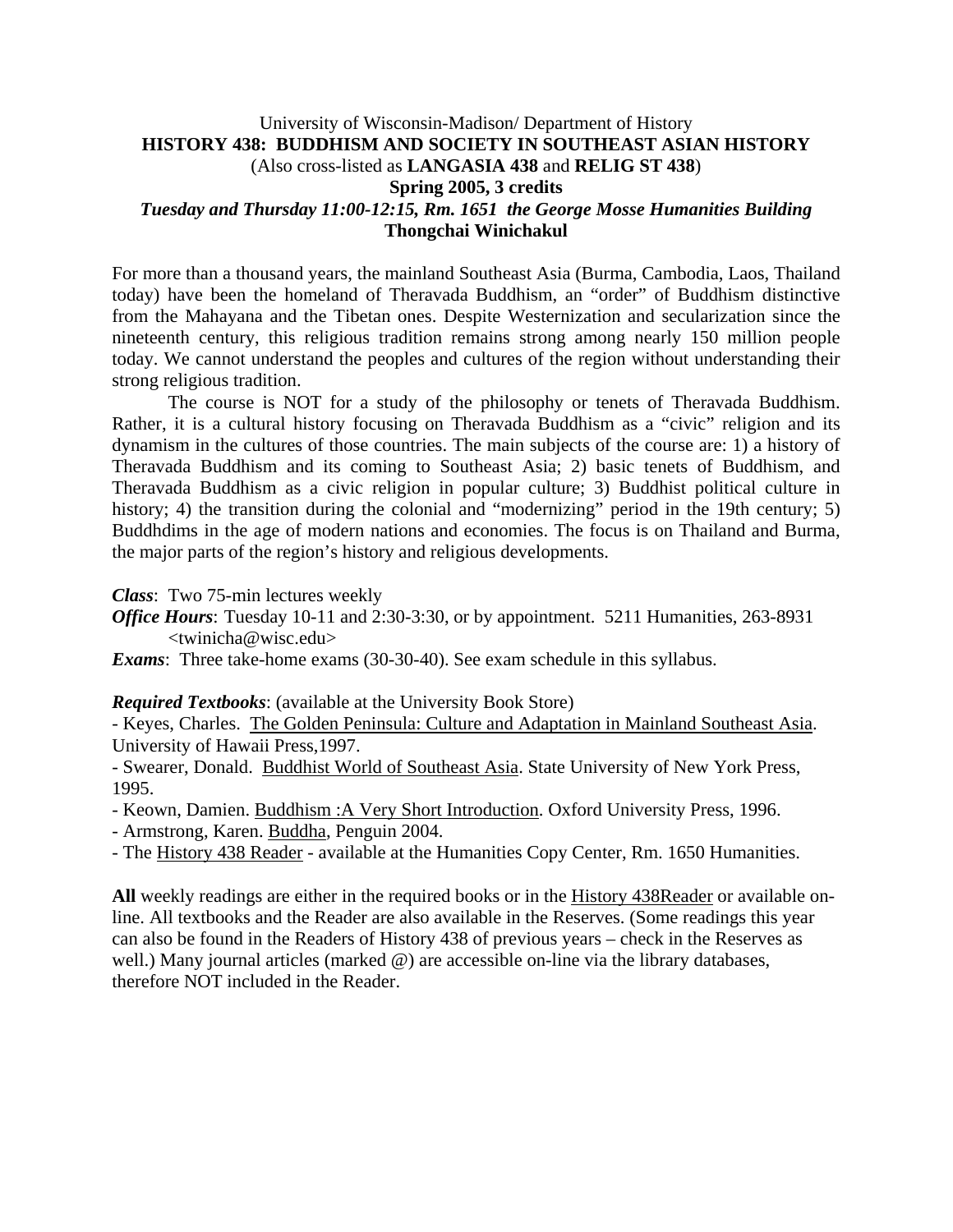#### **INTRODUCTIONS**

**WEEK 1 (Jan 18)** The course: objectives, exams, assignments, etc. **(Jan 20)** Intro to Buddhism (video: "Buddhism: Footprint of the Buddha") - Armstrong, Karen. Buddha.

#### **THE BUDDHA AND EARLY HISTORY OF BUDDHISM**

**WEEK 2 (Jan 25)** The Buddha: his biography or the mythical story of his life - Armstrong, Karen. Buddha. (The whole book should be finished by this week)

 **(Jan 27)** Two major "orders" (*nikaya*): Mahayana & Hinayana (Theravada) - Reynolds, Frank E. and Regina T. Clifford, "Theravada Buddhism", in Encyclopedia of

Religion, vol. 14. 469-475.

- Keown, Damien. Buddhism. 59-72.

#### **BUDDHISM: BASIC TENETS AND IDEAS**

**WEEK 3 (Feb 1)** The Four Noble Truth, Nirvana

- Keown, Damien. Buddhism. 46-58, 88-101.

- Armstrong, Karen. Buddha. 98-121, and in various places about Nibbana

**(Feb 3)** Karma and merit

- Keown, Damien. Buddhism. 31-34, 39-45, 102-115

- Falk, Nancy. "Exemplary Donors of the Pali Tradition" in Ethics, Weath, and Salvation: a

study in Buddhist Ethics, ed. Russell Sizemore and Donald Swearer, 124-143.

- Keyes, Charles, "Merit Transference in the Kammic Theory of Popular Theravada Buddhism," in Karma: an Anthropological Inquiry. 261-286.

#### **THE SANGHA (MONASTIC ORDER)**

**WEEK 4 (Feb 8)** Monks and monastic life, the *sangha* organization

- Harvey, Peter. An Introduction to Buddhist Ethics, 88-97, 203-206.

- Tambiah, S.J. The Buddhist Saints of the Forest and the Cult of Amulets. 53-77.

**(Feb 10)** Female monks and Buddhist "nuns"

- Kowanami, Hiroko. "Theravadin Religious Women" in The Life of Buddhism, 85-95

- Jordt, Ingrid. "Bhikkhuni, Thilashin, Mae-chii: Women Who Renounce the World in Burma", Crossroads, vol. 4, no.1, (Fall 1988): 31-39.

### **BUDDHISM AS A CIVIC RELIGION IN POPULAR CULTURE**

**WEEK 5 (Feb 15)** Cosmology and social hierarchy

*\*\*\*\*First take-home exam questions. Due in one week.*\*\*\*\*

**(Feb 17)** "Syncretic Buddhism", monks and magic

(video: Cambodians in America)

- Kirsch, A, Thomas. "Complexity in the Thai Religious System," Journal of Asian Studies 36 (1977): 241-266 @

- Tambiah, S.J., Buddhism and Spirit Cults in North-East Thailand, chap 15, pp.263-284.

- Keyes, Charles. Golden Peninsula.113-123

- Swearer, Donald. Buddhist World of Southeast Asia. (Chapter 1). 5-61.

- Tannenbaum, Nicola. "Tattoos: Invulnerability and Power in Shan Ideology", American Ethnologist, 14:4 (Nov. 1987): 693-711 @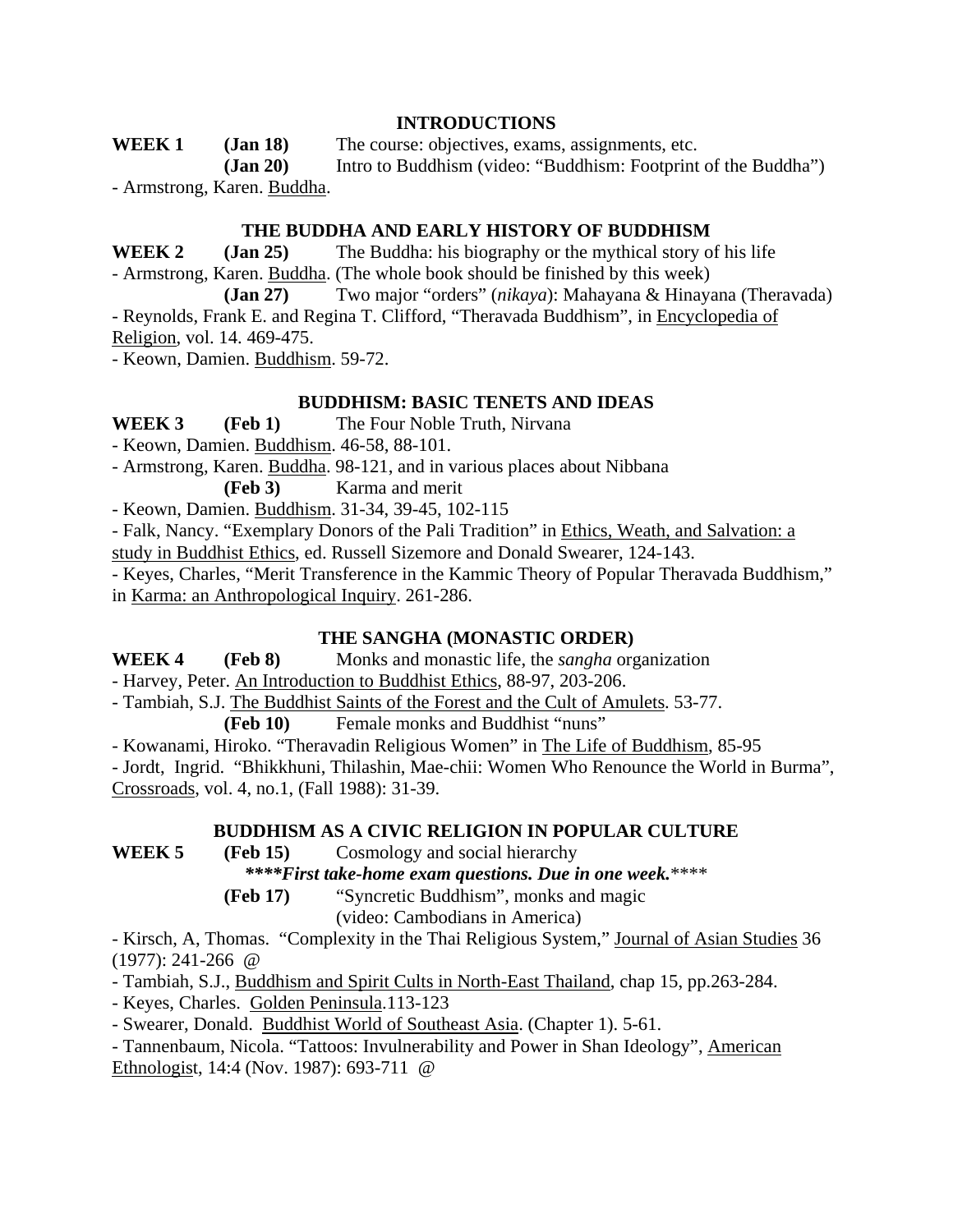### **BUDDHISM COMING TO SOUTHEAST ASIA**

**WEEK 6** (Feb 22) Intro to Southeast Asia, and its history in brief

- Keyes, Charles. Golden Peninsula. 65-112, 126-157, 259-269.

### *\*\*\*\*First take-home exam dues Feb 22, deadline, 12:30 p.m.*\*\*\*\*

**(Feb 24)** Mahayana and Theravada to Southeast Asia

- Keown, Damien. Buddhism. 73-87.

- Swearer, Donald, "Buddhism in Southeast Asia", in Mark Cummings ed. Buddhism and Asian History, 1989. 107-120.

#### **WEEK 7 (Mar 1)** Theravada Buddhism to Southeast Asia (cont.)

- Than Tun, "Religion in Burma 1000-1300" in Essays on the History and Buddhism of Burma, ed. Paul Strachan. 23-45

- Swearer, Donald. "A Myth, Legend and History in the Northern Thai Chronicles", The Journal of the Siam Society, vol. 62, pt 1 (Jan 1974): 67-88

- Swearer, Donald and Sommai Premchit, "The Relation Between the Religious and Political Orders in Northern Thailand  $(14<sup>th</sup>-16<sup>th</sup>$  centuries)" in Religion and Legitimation of Power in Thailand, Laos and Burma. 20-33.

### **SACRED SOCIETY, MORALIST POLITY**

#### **(Mar 3)** Human World in Cosmographic Context

- Reynolds, Frank E. Three Worlds According to King Ruang: A Buddhist Cosmology. 19-37. - Aung-Thwin, Michael. "Heaven, Earth, and the Supernatural World: Dimensions of the Exemplary Center in Burmese History", and Donald Swearer, "The Northern Thai City as a Sacred Center" in City as Sacred Center, ed. Diana L. Eck, 88-113.

**WEEK 8 (Mar 8)** Buddhist Polity (1): the ideology -- merit and power - Swearer, Donald. Buddhist World of Southeast Asia. pp. 64-95 .

 **(Mar 10)** Buddhist Polity (2): kingship and state (13th-18th c.) - Harvey, Peter. An Introduction to Buddhist Ethics, 113-118.

- Aung-Thwin, Michael. "Divinity, Spirit and Human: Conceptions of Classical Burmese Kingship" in Centers, Symbols and Hierarchy: Essays on Classical States in Southeast Asia. 45- 86

- Swearer, Donald and Sommai Premchit, "The Relation Between the Religious and Political Orders in Northern Thailand (14<sup>th</sup>-16<sup>th</sup> centuries)" in Religion and Legitimation of Power 20-33.

### **WEEK 9 (Mar 15)** Buddhism and legitimation of power

- Reynolds, Frank E. "The Holy Emerald Jewel: Buddhist Symbolism and Political Legitimation in Thailand and Laos" in Religion and Legitimation of Power.175-193.

- Schober, Juliane "A Tooth Relic and the Legitimation of Power" in The Life of Buddhism 45- 59

- Mendelsohn, E. Michael. Sangha and State in Burma: A Study of Monastic Sectarianism and Leadership. 31-65.

**(Mar 17)** Buddhist millennialism and peasant rebellion

- Keyes, Charles F. "Millennialism, Theravada Buddhism and Thai Society," Journal of Asian Studies 36 (1977): 283-302 @

*\*\*\*\*Second take-home exam questions given. Due Mar 31.*\*\*\*\*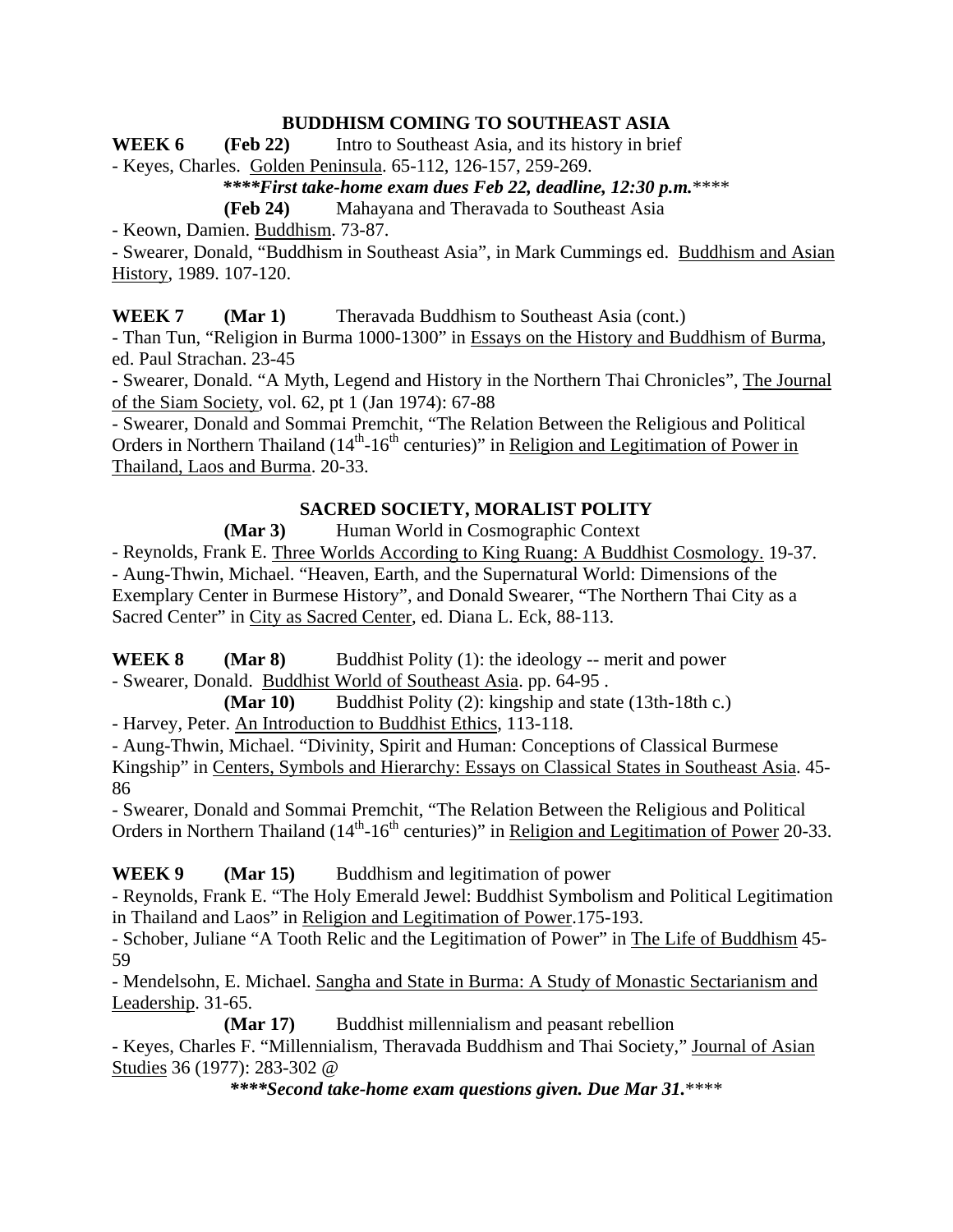**WEEK 10 (Mar 22, 24)** Spring Recess

# **COLONIAL TRANSITION (19th to early 20th c.)**

**WEEK 11 (Mar 29)** Colonialism and politicized Buddhism in the 19th c. Burma

**(Mar 31)** Buddhist anti-colonial movement in Burma (late  $19<sup>th</sup>$  -early  $20<sup>th</sup>$  c.)

- Keyes, Charles. Golden Peninsula. 259-299

- Sarkisyanz, E. Buddhist Backgrounds of the Burmese Revolution. 110-179

*\*\*\*\*Second take-home exam dues, deadline 12:30 p.m.*\*\*\*\*

## **WEEK 12 (Apr 5) No class. TW's important business**

 **(Apr 7)** Modern Buddhism in the 19th c. Siam

- Excerpts from Alabaster, Henry. The Modern Buddhist, Being the Views of a Siamese Minister of State on His Own and Other Religions (c. 1870).

- Reynolds, Craig J. "Buddhist Cosmography in Thai History, With Special Reference to Nineteenth Century Culture Change," Journal of Asian Studies 35 (1976): 203-220 @

**WEEK 13 (Apr 12)** The *sangha* and nation-building in Siam (late 19th to early  $20^{\text{th}}$  c.) - Kirsch, A. Thomas. "Modernizing Implications of Nineteenth Century Reforms in Thai Sangha," in Religion and Legitimation of Power. 52-65

- Keyes, Charles F. "Buddhism and National Integration in Thailand," Journal of Asian Studies. 30 (1971): 551-568 @

## **BUDDHISM AND MODERN NATIONS**

 **(Apr 14)** Modernization and the changing roles of monks Video: "Thailand: Minidragon" (1994)

- Keyes, Charles. Golden Peninsula. pp. 299-323.

- Swearer, Donald. Buddhist World of Southeast Asia, 107-146.

- Charles Keyes, "Moral Authority of the Sangha and Modernity in Thailand: Sexual Scandals, Sectarian Dissent, and Political Resistance", in Socially Engaged Buddhism for the New Millennium, 1999, pp.121-47.

**WEEK 14 (Apr 19)** Bourgeoisie and new sects in Thailand

- Suwanna Satha-Anand, "Religious Movements in Contemporary Thailand," Asian Survey 30 (Apr 1990): 395-408 @

- Zehner, Edwin. "Reform Symbolism of a Thai Middle-Class Sect: the Growth and Appeal of the Thammakai Movement", Journal of Southeast Asian Studies 21:2 (1990): 402-426. @

- Taylor, J.L. "Buddhist Revitalization, Modernization, and Social change in Contemporary Thailand" SOJOURN 8:1 (1993): 62-91.

**(Apr 21)** The radical Buddhists

- Harvey, Peter. An Introduction to Buddhist Ethics, 109-113, 118-122, 215-225.

- Donald Swearer. "Sulak Sivaraksa's Buddhist Vision for Renewing Society", Crossroad, 6, 2 (1991): 17-57.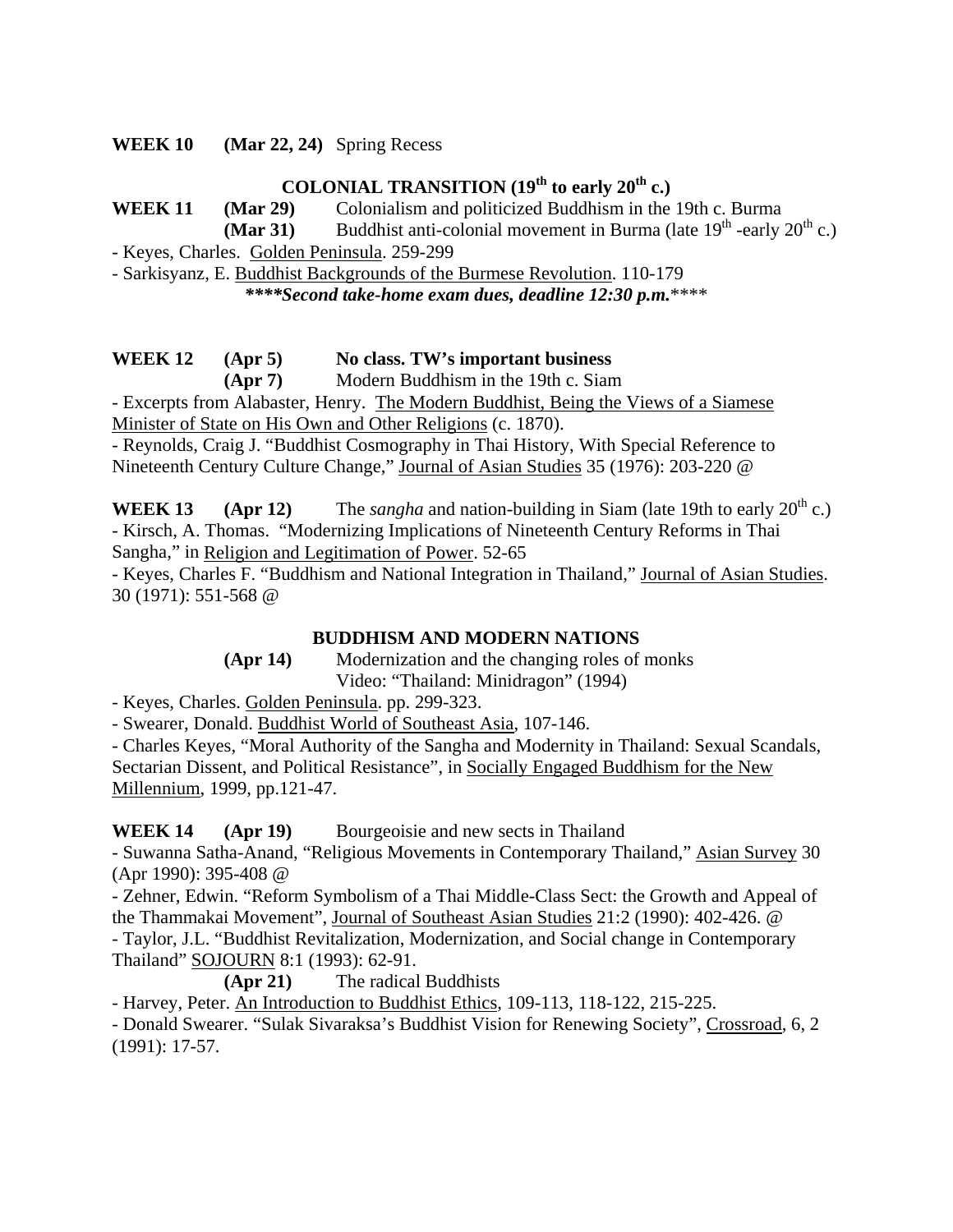**WEEK 15 (Apr 26)** Buddhism and tragic revolution in Cambodia

- Keyes, Charles F. "Communist Revolution and the Buddhist Past in Cambodia" in Asian Visions of Authority: Religion and Modern States of East and Southeast Asia. 43-73.

> **(Apr 28)** Buddhism in Burma under the military regimes and in Laos after revolution

- Matthews, Bruce. "Buddhism Under a Military Regime", Asian Survey, 33 (Apr 1993): 408- 423. @

- Stuart-Fox, Martin and Rod Bucknell. "Politicization of Buddhist Sangha in Laos" Journal of Southeast Asian Studies, 13:1 (1982): 60-80.

**WEEK 16 (May 3)** Final remarks and *Final take-home exam questions.*  **(May 5) (**If necessary).

> *Final take-home exam: instructions to be given in the May 3 class.* **(There is NO sit-in exam as scheduled in the Timetable.**)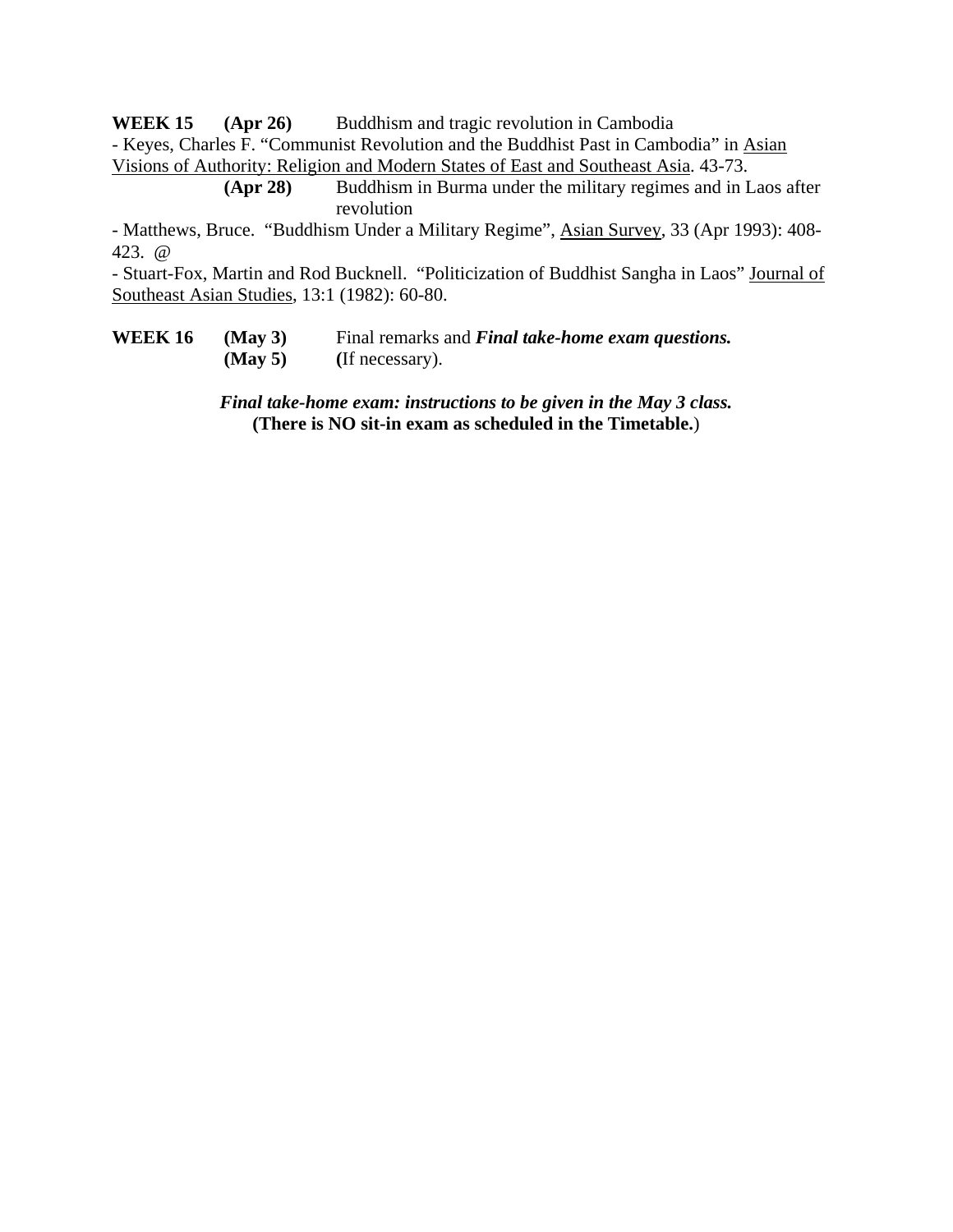### **MATERIALS IN THE READER FOR HISTORY 438/ SPRING 2005 (Cross-listed with Langasia 438 and Relig St 438)**

### **Week 2**

- Reynolds, Frank E. and Regina T. Clifford, "Theravada Buddhism", in The Encyclopedia of Religion, vol. 14, 1987. 469-475.

### **Week 3**

- Falk, Nancy. "Exemplary Donors of the Pali Tradition" in Ethics, Weath, and Salvation: a study in Buddhist Ethics, ed. Russell Sizemore and Donald Swearer, 124-143.

- Keyes, Charles, "Merit Transference in the Kammic Theory of Popular Theravada Buddhism," in Karma: an Anthropological Inquiry. 261-286.

### **Week 4**

- Harvey, Peter. An Introduction to Buddhist Ethics. Cambridge University Press, 2000. 88-97, 203-206.

- Tambiah, S.J. The Buddhist Saints of the Forest and the Cult of Amulets. Cambridge University Press, 1984. 53-77.

- Kowanami, Hiroko, "Theravadin Religious Women" in Frank E. Reynolds ed., The Life of Buddhism, Berkeley: University of California Press, 2000. 85-95

- Jordt, Ingrid. "Bhikkhuni, Thilashin, Mae-chii: Women Who Renounce the World in Burma", Crossroads, vol. 4, no.1, (Fall 1988): 31-39

### **Week 5**

- Tambiah, S.J., Buddhism and Spirit Cults on Northeast Thailand, Cambridge U P, chap 15, pp.263-284.

### **Week 6**

-. Swearer, Donald, "Buddhism in Southeast Asia", in Mark Cummings ed. Buddhism and Asian History, 1989. 107-120.

## **Week 7**

- Than Tun, "Religion in Burma 1000-1300" in Essays on the History and Buddhism of Burma, ed. Paul Strachan. 23-45

- Swearer, Donald. "A Myth, Legend and History in the Northern Thai Chronicles", The Journal of the Siam Society, vol. 62, pt 1 (Jan 1974): 67-88

- Swearer, Donald and Sommai Premchit, "The Relation Between the Religious and Political Orders in Northern Thailand  $(14<sup>th</sup>-16<sup>th</sup>$  centuries)" in Religion and Legitimation of Power in Thailand, Laos and Burma. 20-33.

- Reynolds, Frank E. Three Worlds According to King Ruang: A Buddhist Cosmology. 19-37. - Aung-Thwin, Michael. "Heaven, Earth, and the Supernatural World: Dimensions of the Exemplary Center in Burmese History", and Donald Swearer, "The Northern Thai City as a Sacred Center" in City as Sacred Center, ed. Diana L. Eck, 88-113.

## **Week 8**

- Harvey, Peter. An Introduction to Buddhist Ethics. Cambridge University Press, 2000. 113-118. - Aung-Thwin, Michael. "Divinity, Spirit and Human: Conceptions of Classical Burmese Kingship," in Centers, Symbols and Hierarchy : Essays on Classical States in Southeast Asia. ed. Lorraine Gesick. Yale Southeast Asia Program Publications, 1983. 45-86. **Week 9**

- Reynolds, Frank E, "The Holy Emerald Jewel: Buddhist Symbolism and Political Legitimation in Thailand and Laos," in ed. Bardwell Smith. Religion and Legitimation of Power. Anima